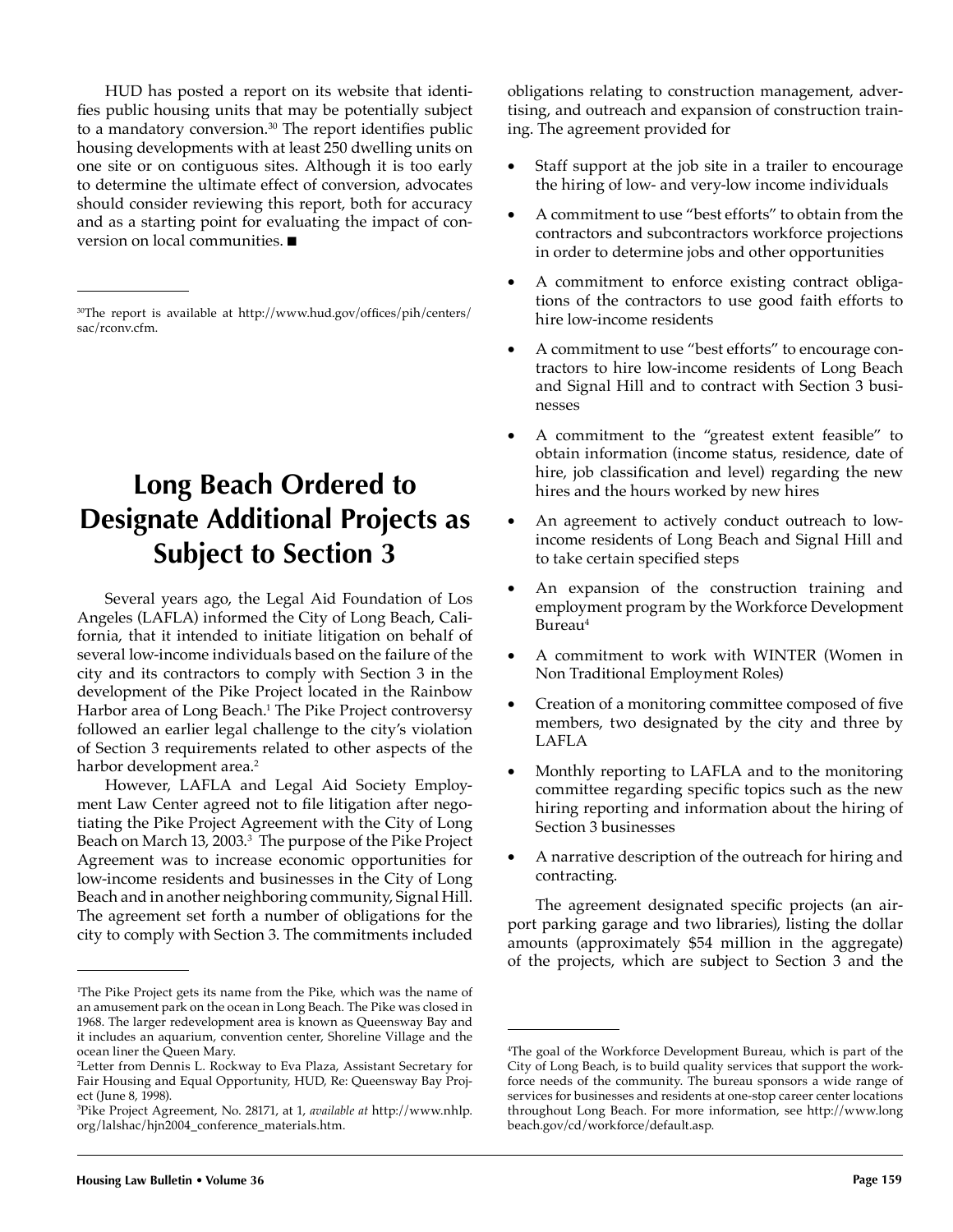agreement.<sup>5</sup> However, the city also insisted upon stating up front that it was voluntarily agreeing to submit the Pike Project to Section 3, as it maintained that Section 3 did not apply to the Pike Project.6 The agreement also designated a single individual to arbitrate and resolve any disputes. The relief that the arbitrator could provide was limited but included the authority to order the city to designate additional projects for compliance with Section 3.

### **Arbitrator Orders Relief**

The agreement was signed March 11, 2003, well after the Pike Project was underway. As a result, the obligations of the city and the monitoring committee "were compressed into a tight timeframe."7 By December 2003, the monitoring committee issued a report which found that "in all categories reviewed, the city had not complied" with the agreement.8 The monitoring committee therefore requested the arbitrator to require the city to provide two forms of relief:

- first, to designate additional projects equivalent in scope and dollar size to be subject to Section 3; and
- second, to obtain agreements with project contractors and local building and trade unions prior to construction to commit essential participants and effective targeting of community economic benefits to local low-income residents who are the beneficiaries of the agreement.

After an extensive review of the monitoring committee's findings and applying a standard of review that allowed an "appropriate deference" to the committee's findings and a review to determine if the evidence was sufficient, the arbitrator granted the first form of relief requested and denied the second.<sup>9</sup>

With respect to the first claim for relief, the arbitrator found that the "record shows that the City has gone to great efforts to comply in a very difficult and complex area. However, it appears that the City did not properly prioritize its work"10 and did not act quickly enough. The examples cited repeatedly show that the city often recognized the problems but did not act to address them or failed

6 Pike Project Agreement, *supra* note 3, at 1.

to act to get "contractors, especially union contractors, on board early." Ultimately, the arbitrator concluded that the city could learn by its prior mistakes and could achieve the intended results—compliance with Section 3—with newly designated projects. As to the second claim for relief, the arbitrator did not disagree that requested relief would have "resulted in greater success in reaching the goal of the Agreement," but ultimately determined that the requested relief was beyond the scope of the agreement and thus declined to mandate the requested relief.<sup>11</sup>

*The Pike Project Agreement and the decision of the arbitrator may be helpful to other advocates because they construe terms that are key to the operation of Section 3.*

#### **Implications for Other Section 3 Advocacy**

The Pike Project Agreement and the decision of the arbitrator may be helpful to other advocates because they construe two terms that are key to the operation of Section 3: "best efforts" and "to the greatest extent feasible." Section 3 obligates public housing agencies to use "best efforts" to give low- and very-low income persons training and employment opportunities and to award contracts to Section 3 businesses.<sup>12</sup> The agreement uses the term "best" efforts" in the context of the city's obligation to obtain workforce projections and to encourage contractors to hire low-income residents and hire Section 3 businesses. The other key Section 3 term is "to the greatest extent feasible." The Section 3 statute requires all recipients of federal financial assistance for housing and community development programs to ensure that employment and other economic opportunities flowing from those funds are "to the greatest extent feasible directed to low and moderate income persons."13 Again, the agreement incorporates the term "greatest extent feasible" and obligates the city to encourage its contractors to hire low- and verylow income residents of Long Beach and Signal Hill and to contract with Section 3 businesses "to the greatest extent feasible."14

These terms are discussed and applied in specific factual contexts which are common to other situations in which Section 3 applies. The arbitrator refers to case law to define "'best efforts' as diligence in the performance of contract terms and more exacting than the usual contractual duty of good faith . . . . 'Best efforts' also requires

<sup>5</sup> The parties also agreed that "for purposes of the goals set forth in 24 CFR part 135.20 and for these projects only, the goal shall be for Section 3 residents to comprise at least 30 percent of the new hire hours worked on each project." Pike Project Agreement, *supra* note 3, at 5. In contrast, 24 CFR part 135.20 only requires that Section 3 residents comprise 30% of all new hires. Requiring that Section 3 residents comprise 30% of all the hours worked by new hires is beneficial because it helps to ensure that the work performed by Section 3 residents is for the length of the project, and it is easier to monitor and avoids abuses of hiring all Section 3 residents on the last days of the project.

<sup>7</sup> *Id.* at 2.

<sup>8</sup> *Id.* at 1.

<sup>9</sup> *Id.* at 4.

<sup>10</sup>*Id.* at 1.

<sup>11</sup>*Id.* at 3.

<sup>1212</sup> U.S.C.A § 1701u(c) and (d) (West 2001).

<sup>13</sup>*Id*. at § 1701u(b).

<sup>14</sup>Pike Project Agreement, *supra* note 3, at 2.